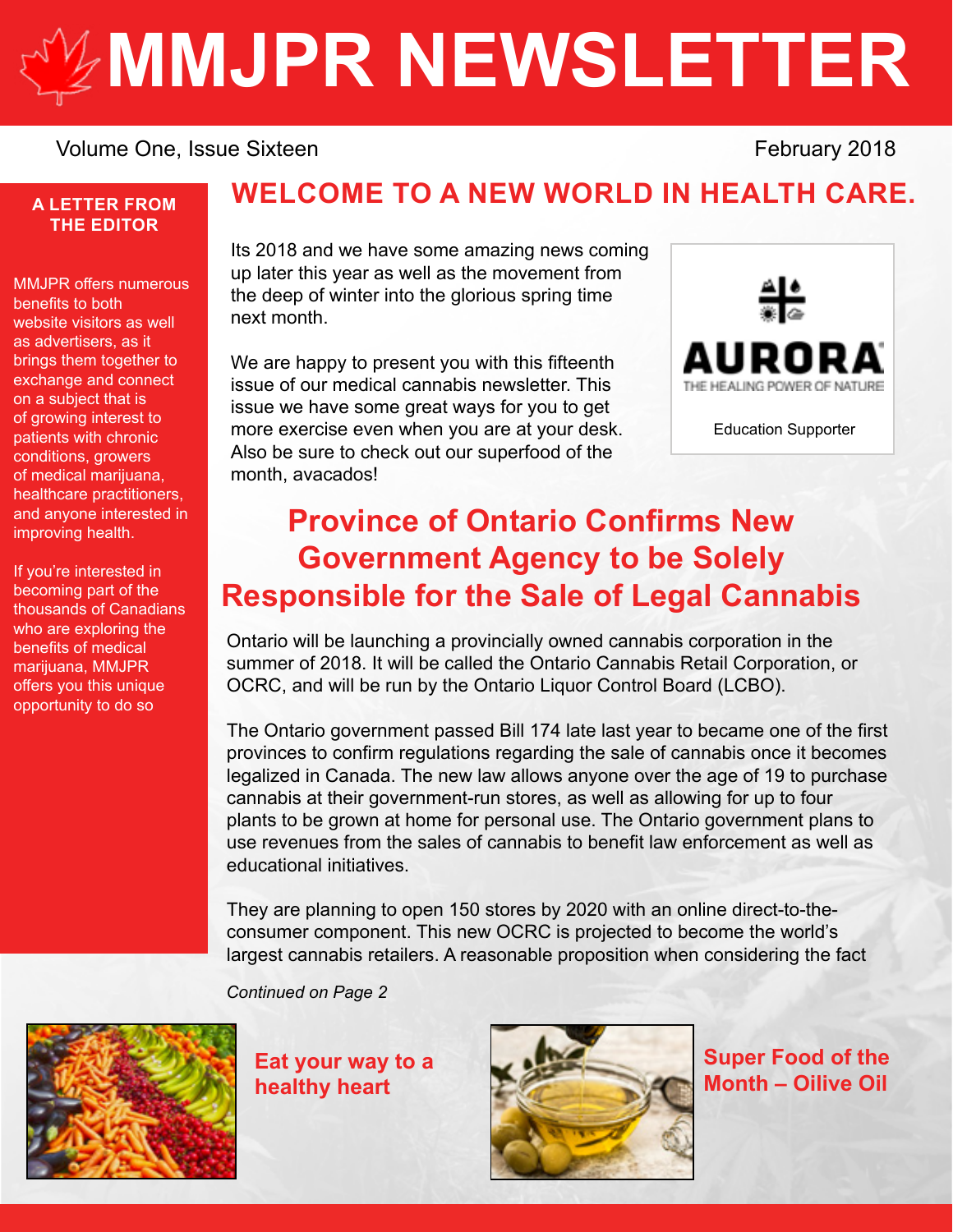that the LCBO is already one of the largest alcohol retailers in the world; and as such, possesses significant bargaining power when negotiating prices and terms with its suppliers and distributors.

Under the Government of Canada's plan to legalize, each provincial government has been given the power to decide how cannabis will be sold within its borders. In the case of Ontario, the government has chosen the same system of sales and distribution that they have used traditionally to sell alcohol.

This was unwelcome news to many existing canna-business owners in Ontario, as effectively, they have been pushed out of the industry. Indeed, some private dispensaries see the OCRC's efforts to build 150 stores and staff them with knowledgeable and well-trained staff in such a short period of time as folly, especially when a network of retailers and customers already exists.

The Ontario government seems intent on eliminating not only existing canna-business owners but also any black-market competition as well, as the OCRO have stated their intention of keeping the price of cannabis below \$10 a gram. Furthermore, supply is expected to become a major issue for the OCRO initially; because as a province with a population of more than 13.5 million people, they plan to open only 40 stores across the province in their first year of operation.

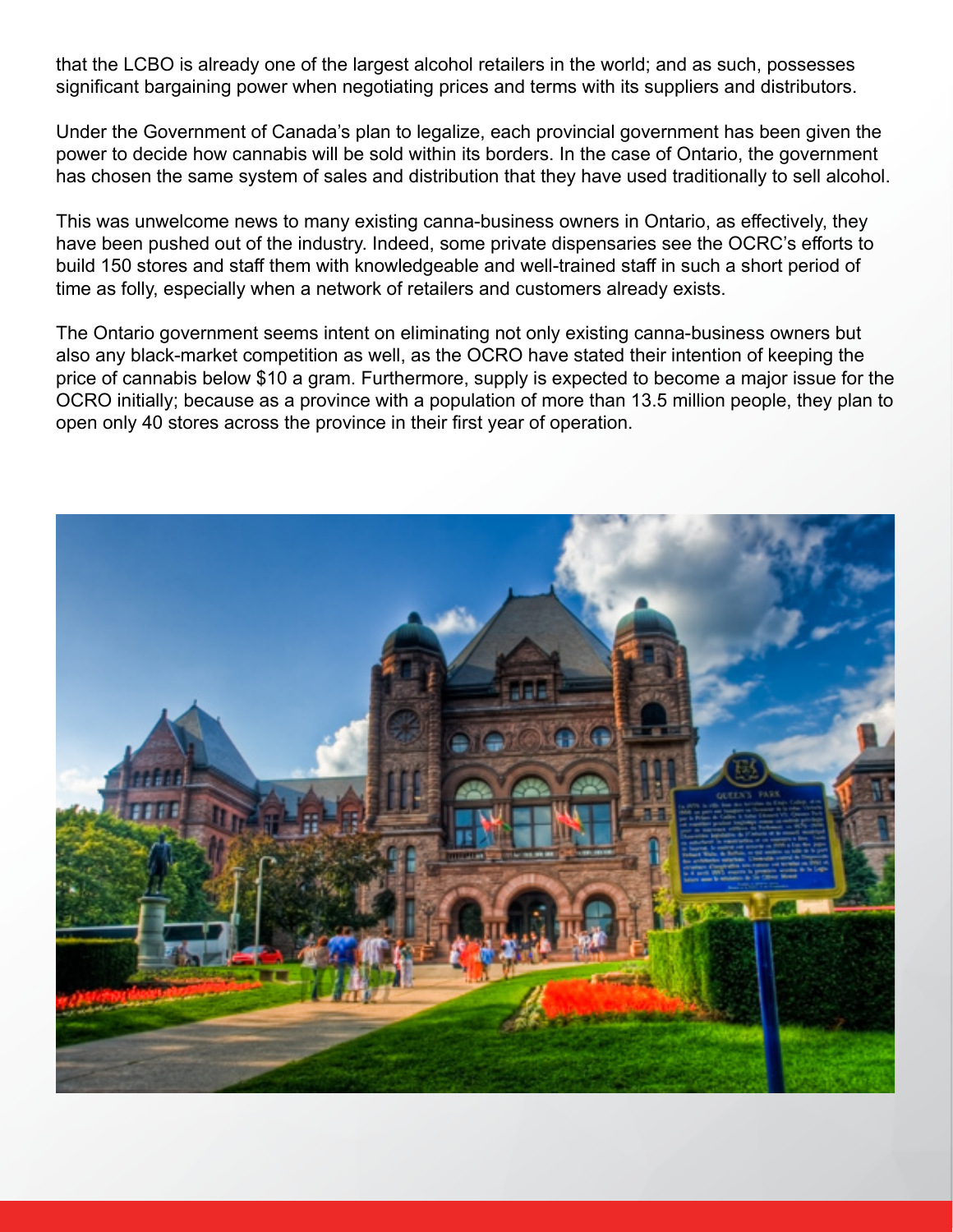# **EAT YOUR WAY TO A HEALTHY HEART**

It's pretty easy to ignore your risk of heart disease. If nothing hurts, it's tempting to assume everything's fine. But remember, heart disease takes many years to develop, and you can't reverse it overnight — so start now.

Diet is one of the biggest contributors to heart disease, so that's the best place to start. The big changes are obvious: Lay off the bacon cheeseburgers and eat more fish, fruits, vegetables, and whole grains. Gradual adjustments are okay. Eating just one fruit or vegetable at every meal can significantly lower your risk of a heart attack.

Even if you already have heart disease, the right diet can help you reverse it—something no cholesterol-lowering pill will do—by improving your cholesterol readings and taming high blood pressure, steadying blood sugar, dousing inflammation, and even taking off extra weight. Many studies have proved it. For instance, the Lyon Diet Heart Study showed that when people with heart disease follow a Mediterranean-style diet that eschews red meats and processed foods in favour of produce, whole grains, and good fats from fish, olive oil, or nuts, they are 50 to 75 percent less likely to have repeat heart attacks compared to patients who stick with standard Western fare.

## **Cutting Calories Cuts Heart Disease Risk**

Can cutting calories turn back the cardiological clock? It appears so. When researchers at Washington University School of Medicine looked at 25 people who cut 600 to 1,000 calories from their daily diets (most North Americans eat between 2,000 and 3,000 calories a day) for six years, their hearts looked 15 years younger than their chronological age. The people in the study were also leaner and had lower levels of inflammatory markers, cholesterol, triglycerides, and blood pressure. The study participants cut their calories by eating nutrientdense foods and limiting empty calories from refined and processed foods and sodas.

#### **YOUR FOOD PRESCRIPTION**

Find a friend in fatty fish Salmon may be the first food that comes to mind when you envision a hearthealthy diet, and for good reason. Salmon and other fatty fish, such as mackerel, sar-dines, and tuna, contain now-famous omega-3 fatty acids, particularly compounds known as eicosapentaenoic acid (EPA) and docosahexaenoic acid (DHA).

Consider these nature's heart medicines. According to one study, consuming small quantities of fish just half a serving a week—lowers the risk of dying from cardiovascular disease by 17 percent and the risk of a nonfatal heart attack by 27 percent. Each additional weekly serving reduces the risk of dying from cardiovascular disease by another 4 percent.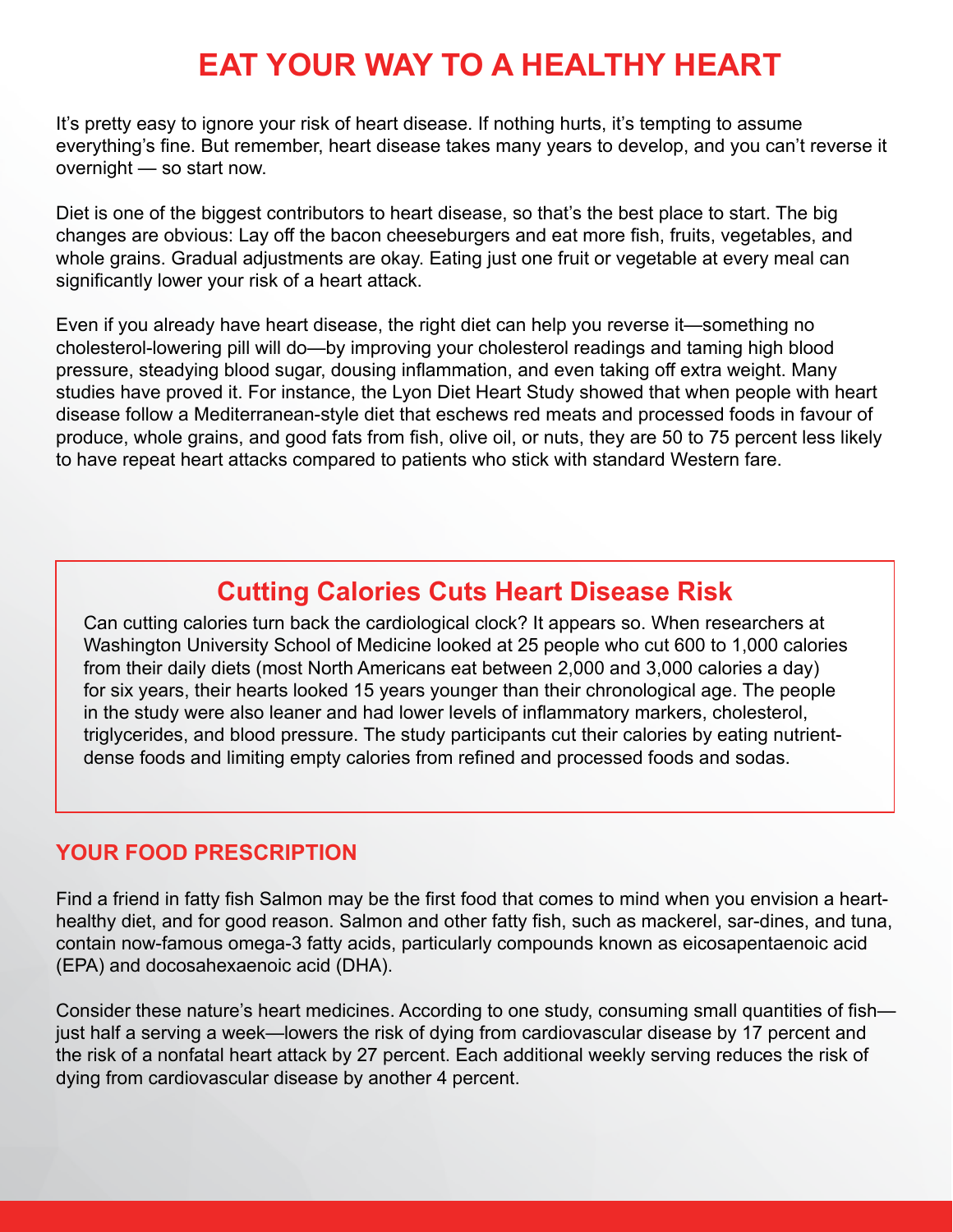Eating food with fins benefits your heart and its "plumbing" in a number of ways. Having fish for dinner once a week probably means one less meat-based meal, and that in itself helps—for instance, by keeping your cholesterol under control. But the fats in fish are themselves beneficial. They help stabilize heart rhythms to prevent arrhythmias (irregular heartbeats that can lead to heart failure, blood clots, and stroke); lower cholesterol and triglycerides; and reduce inflammation in the arteries, which was recently discovered to play a major role in heart disease. Fish eaters have levels of C-reactive protein (CRP), a marker of inflammation, that are up to 33 percent lower than those of people who don't eat fish. Because high levels of CRP have been found in heart attack patients whose cholesterol levels were normal, some heart specialists believe it may be even better than cholesterol for predicting who is likely to develop heart disease.

#### **Aim for: At least two servings of fatty fish (9 to 13 ounces, or 250 to 375 grams, total) a week.**

Since mercury contamination is a concern, opt for fish lower in mercury, such as salmon, and steer clear of highly contaminated fish, including shark, swordfish, fresh and frozen tuna, and escolar.

A rainbow of fruits and vegetables Many of us don't make the effort to eat enough fruits and veggies. But this statistic may send you straight to the salad bar: Research from a major survey that analyzed the connection between disease risk and fruit and vegetable consumption in more than 9,000 healthy adults showed that eating a fruit or vegetable at every meal cut the risk of dying from cardiovascular disease by 27 percent.

Need more reason to serve yourself a helping of spinach or have an apple snack? According to research from the Nurses Health Study and the Health Professionals Follow-Up Study, which looked at the eating habits of over 100,000 men and women, people who ate eight or more servings of fruit and vegetables each day had a 30 percent lower risk of developing cardiovascular disease than people who ate fewer than two servings a day.

Fruits and vegetables are among the best sources of fibre, which lowers cholesterol and helps reduce the low-grade inflammation in our bodies that contributes to heart disease. Opt for brightly coloured fruits and vegetables; they contain the most antioxidants, which counteract the damage free radicals do to arteries and help prevent the breakdown of LDL ("bad") cholesterol that leads to plaque build-up. You can't rely on supplements for your antioxidants, since they don't seem to have the same effects as food.

**Aim for: At the very least, get 3 to 5 servings of fruits and vegetables each day** (a serving is one medium piece of fruit; 1/2 cup of fruit or vegetable juice; 1/2 cup of chopped fruit or cooked vegetables, beans, or legumes; or 1 cup of leafy vegetables). Having 7 to 10 daily servings is even better.

**Helpful hint:** Start one meal a day with a salad or add a side of steamed spinach. If you're already eating about five servings of green vegetables a day, adding a sixth lowers heart disease risk by another 23 percent.

Oatmeal, oat bran, legumes, beans, and peas. The secret ingredient in these foods is soluble fibre, the kind that reduces cholesterol by soaking it up so it's flushed it out of the body as waste. Studies show that diets low in fat and rich in soluble fibre can reduce total cholesterol levels by 10 to 15 percent, which in many cases may be enough to get you into the target range.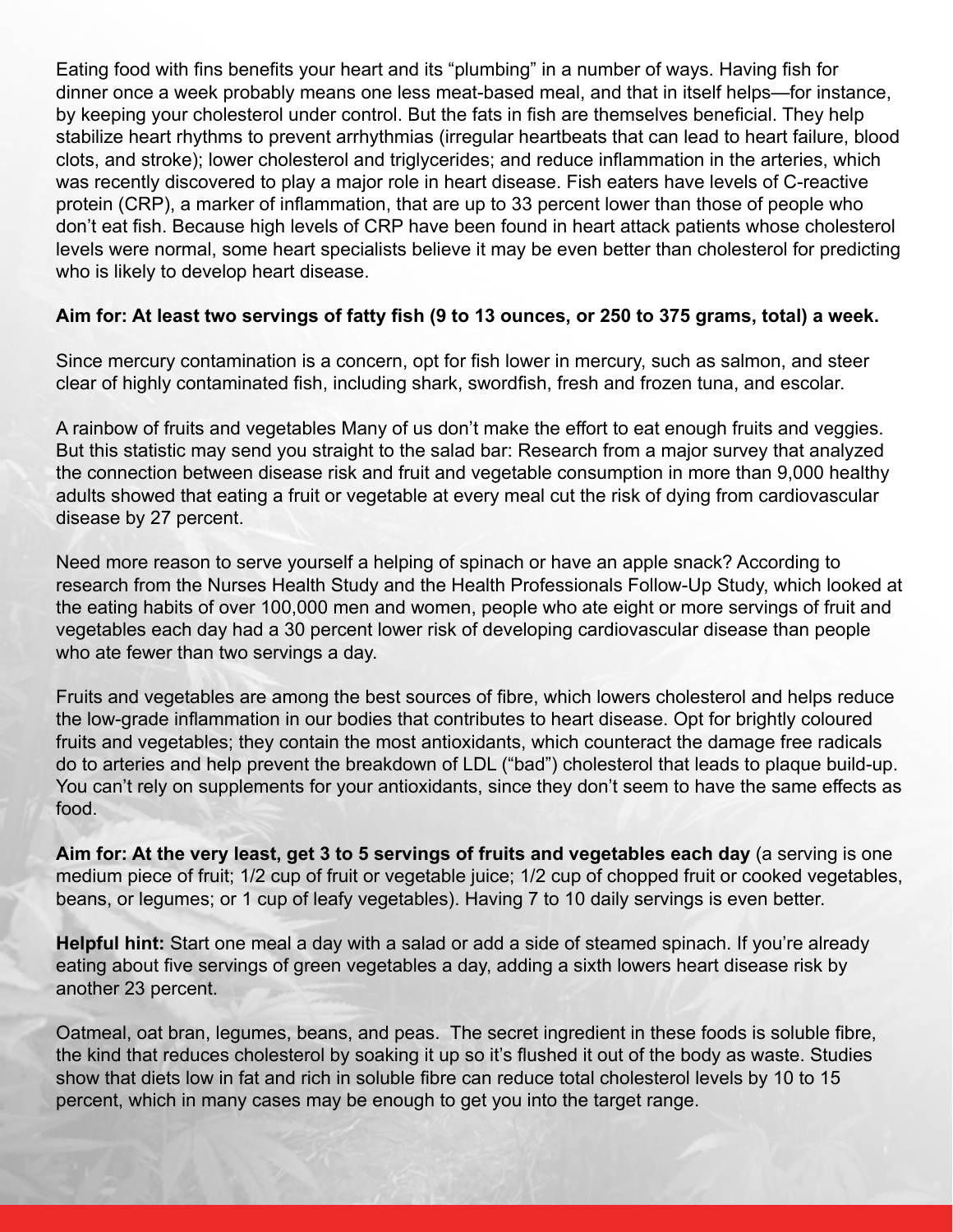#### **Aim for: 25 to 35 grams of fibre each day. Of that, 10 grams should be soluble fibre.**

Helpful hint: Oats contain more soluble fibre than any other grain, 2 to 3 grams per serving. Having just two servings of regular oatmeal or oat bran cereal a day lowers choles¬terol by 2 to 3 percent. Not into oats? A half cup of beans, legumes, or peas also contains 2 grams of soluble fibre.

Pour on some extra-virgin olive oil Low-fat diets have been shown to prevent and even reverse heart disease. The problem is, they can be hard to stick with. So how can you enjoy some fat in your diet and protect your heart, too? By swapping saturated fats (like butter) for olive oil, particularly extravirgin olive oil.

Olives and olive oil are mainstays of the famously heart-healthy Mediterranean diet. They contain monounsaturated fat, which is healthier for the heart than saturated fat. But 7 olives—which are fruits, after all—and their oil also contain antioxidants called polyphenols, which, research suggests, help reduce inflammation in the blood vessels and help improve cholesterol and triglyceride levels.

It's important to opt for extra-virgin olive oil; because it's minimally processed, it retains many of the polyphenols that are stripped from more heavily processed olive oils.

**Aim for: Limit yourself to no more than 2 to 3 teaspoons of oil.** And remember, olive oil is meant to replace other fats in your diet, not be added to them.

Shell game: walnuts, almonds, and peanuts. Eating nuts in place of other fatty foods can potentially lower your risk of heart disease by up to 39 percent according to research done at Pennsylvania State University. Although nuts contain a lot of fat, it's of the monounsaturated and polyunsaturated varieties, which lower cholesterol and protect against heart disease. Nuts also seem to lower CRP and fibrinogen, both of which are markers for inflammation. Plus, they're good sources of fibre and protein as well as vitamin E, the B vitamins, magnesium, and potassium, all of which are essential for good heart health.

#### **Aim for: Just 30 grams of nuts at least five times a week.**

**Helpful hint:** Almonds and walnuts lower cholesterol, but don't leave peanuts out of the mix. As sources of antioxidants go, peanuts are on a par with blackberries and strawberries. They contain good amounts of vitamin E as well as vast stores of antioxidant polyphenols. Roasted peanuts contain even more of them.

Is soy healthy? Soy foods aren't the cure-alls we once thought; they lower cholesterol only a little bit, according to reviews of recent studies. But there are still plenty of good reasons to rotate them into your diet, especially in place of meats and full-fat cheeses.

The fact is, like other beans, soy is an excellent source of protein with none of the saturated fat of meat. It also contains hormone-like compounds called isoflavones that seem to help fight certain cancers.

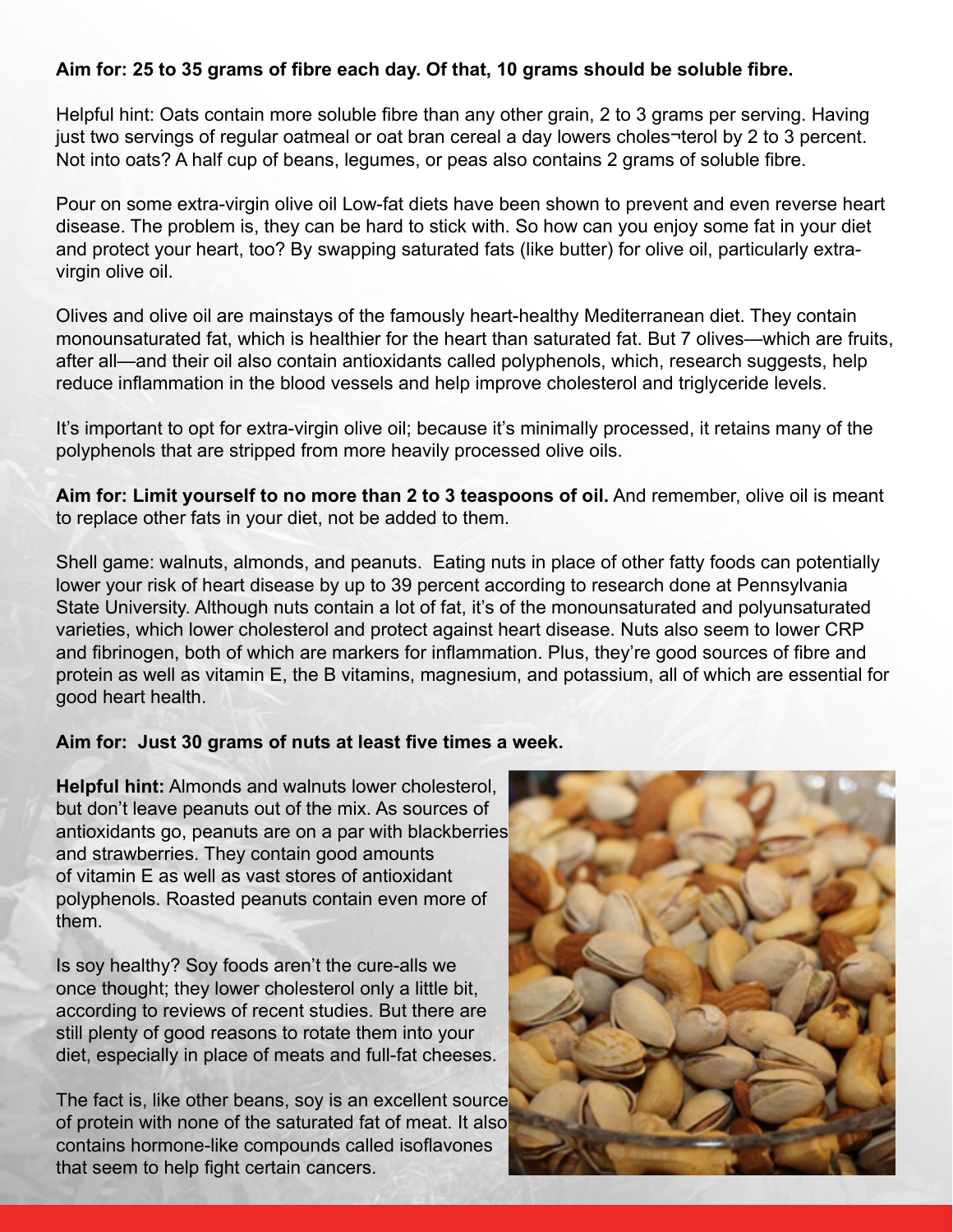Tasteless chunks of tofu are not your only option—although tofu really is good in stir-fries because it takes on the flavour of the sauce. You can add it to beef stir-fries to cut down on the amount of meat you use or add it to lasagne in place of some of the cheese (you won't notice it's there). But one of the simplest and tastiest ways to enjoy soy is by stocking the freezer with soybeans (also called edamame), either in or out of their shells. They make a fun, satisfying snack when you squeeze them out of their pods (thaw them first), or you can sprinkle shelled soybeans on salads or into soups.



**Aim for: There's no official recommendation, but you can do your heart good by occasionally eating soy foods instead of meats and dairy products.** When you eat tofu, choose the low-fat variety.

Wine, beer, and spirits Red wine gets all the attention in terms of heart health, but the fact is, other types of alcohol also protect against heart disease when consumed in moderation. In general, alcohol increases HDL ("good") cholesterol, lowers LDL ("bad") cholesterol, and in some cases, reduces fibrinogen and CRP, the inflammation markers.

A recent study done at the University of Florida found that older adults who have one alcoholic beverage a day were 30 percent less likely to develop heart disease. Another study of cardiac patients hospitalized after heart attacks found that study participants who averaged two drinks a day were 32 percent less likely to experience fatal heart attacks.

Red wine does offer some added benefits from plant compounds found in grape skins, such as flavonoids, which help prevent blood clots, and resveratrol, which helps lower cholesterol. Aim for: One to two drinks a day (the higher number is for men) is the amount considered generally safe and beneficial to the heart.

**Helpful hint:** Not sure what constitutes a drink? It's 4 oz (125 ml) of wine, 12 oz (360 ml) of beer, or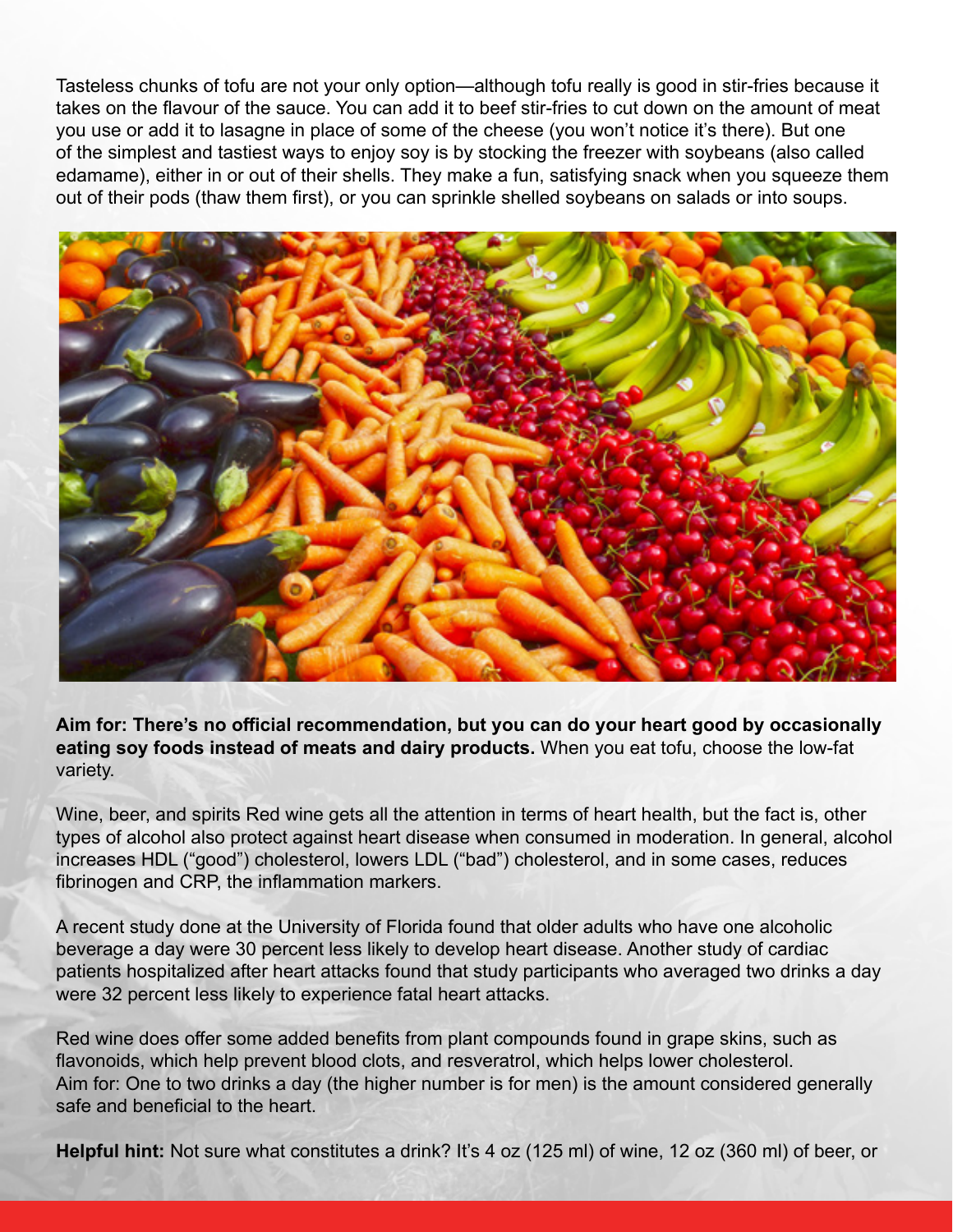1.5 oz (45 ml) of hard liquor.

A nice cup of tea You may think of fruits and vegetables when you think of antioxidants, but tea is an even better source of these disease fighters. Green tea is associated with reduced cholesterol levels and lower rates of artery blockages. But both black and green teas 10 contain significant amounts of flavonoids, antioxidants that appear to protect against heart disease by slowing the breakdown of LDL cholesterol, preventing blood clots, and improving blood vessel function.

People who drink a cup or two of tea a day have a 46 percent lower risk of developing narrowed arteries. Upping that to three cups a day lowers the risk of having a heart attack by 43 percent and of dying from a heart attack by 70 percent. It can even help prevent a second heart attack. In a study of 1,900 patients recovering from heart attacks at Beth Israel Deaconess Medical Center in Boston, the death rate among patients who drank at least two cups of tea a day was 44 percent lower than among non-tea drinkers.

#### **Aim for: Two to five cups of green or black tea daily.**

**Helpful hint:** Choose green tea if you're looking for a beverage naturally low in caffeine.

The wonders of cranberries Women have long relied on cranberry juice for fending off urinary tract infections. Now research suggests that the juice, one of the richest sources of antioxidants, can also raise levels of HDL cholesterol. In a three-month study of volunteers with high cholesterol, three servings of cranberry juice a day boosted their HDL cholesterol levels by 10 percent, which in turn lowered their risk of heart disease by 40 percent.

#### **Aim for: Three 4- to 6-ounce (125- to 175-millilitre) servings a day.**

Dark chocolate Yes, you can have your wine—and chocolate—on a heart-healthy diet. Dark chocolate is full of the same antioxidants found in red wine and green tea. In fact, it contains more flavonols (a subclass of flavonoids, in case you're paying attention to the technical stuff) than tea or red wine and has about four times the catechins in tea. These compounds prevent blood clots, slow the oxidation of LDL cholesterol (making it less likely to stick to artery walls), improve blood vessel function, and reduce inflammation. Another plus for chocolate: It gives good cholesterol a slight boost.

Of course, chocolate's high in fat, but a third of that fat is stearic acid, a particular type of saturated fat that doesn't raise cholesterol, while another third is a type of monounsaturated fat that lowers cholesterol.

**Aim for:** Some research suggests that 45 grams a day may reduce the risk of heart disease by 10 percent. Look for dark chocolate that contains at least 60 percent cocoa.

Helpful hint: Choose dark chocolate over milk chocolate. Dark chocolate, which has a higher cocoa content, contains more flavonoids, and although milk chocolate contains some, the milk actually prevents their absorption. Dark chocolate also tends to contain less sugar.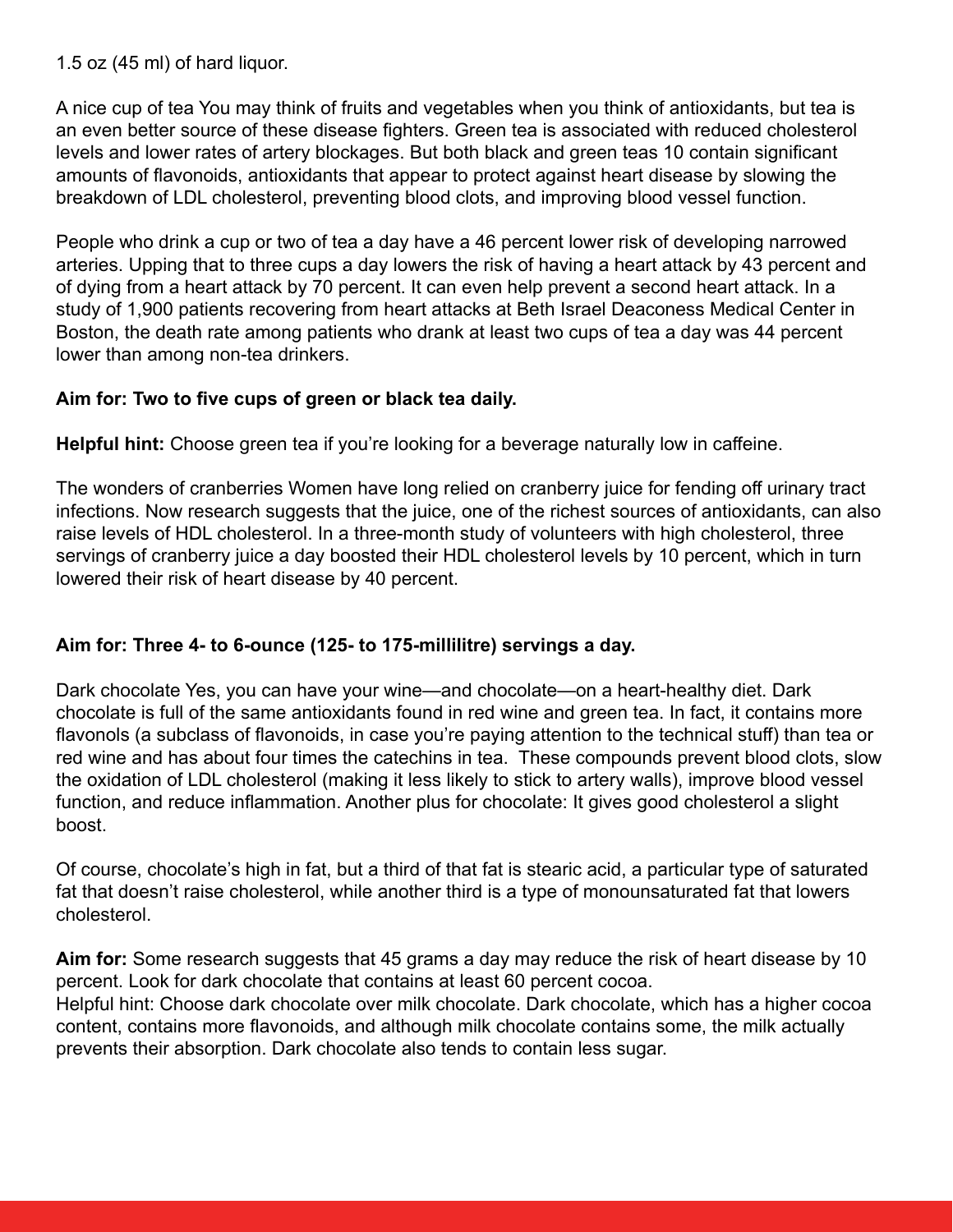#### **OFF THE MENU**

Fatty meats, chicken skin, full-fat dairy foods, and foods containing trans fat. Saturated fat, found in meat, cheese, and butter, raises cholesterol and heart disease risk. So does trans fat, found in vegetable shortening, stick margarine, and many commercially fried and/or baked foods (look for the word hydrogenated on the label). These foods should be the first to go.

According to a Cleveland Clinic study, eating even one meal that's high in saturated fat interferes with artery elasticity and encourages plaque deposits. And data from the Nurses Health Study shows that every 5 percent increase in saturated fat intake bumps up your risk of heart disease by 17 percent. Trans fat not only raises LDL cholesterol but also lowers HDL cholesterol. In addition, some animal research suggests that eating foods high in trans fat increases belly fat, which in turn raises the risk of diabetes and heart disease.

Sugar and refined, processed carbohydrates. Sugary foods and drinks have something in common with starchy foods like potatoes and refined carbohydrates like white bread and white rice. All of them are quickly broken down into sugars in the body, raising blood sugar and insulin levels. Over time, this can lead to weight gain and insulin resistance, both contributors to heart disease.